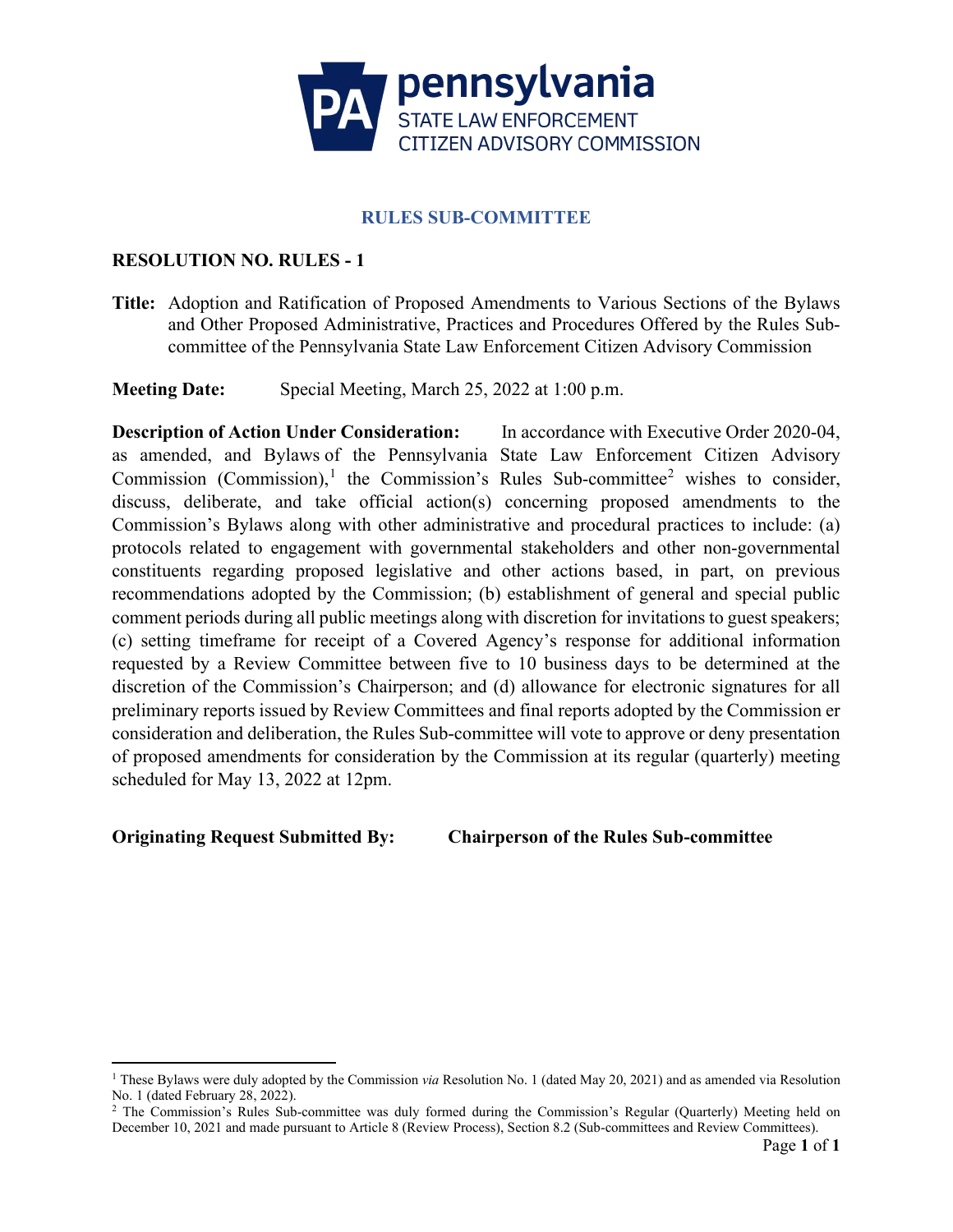

### **RULES SUB-COMMITTEE**

### **RESOLUTION NO. RULES-1**

**Title:** Adoption and Ratification of Proposed Amendments to Various Sections of the Bylaws and Other Proposed Administrative Practices and Procedures by the Rules Sub-committee for Consideration by the Pennsylvania State Law Enforcement Citizen Advisory Commission

AND NOW, on this \_\_\_\_\_\_ day of \_\_\_\_\_\_\_\_\_\_\_\_\_\_\_\_\_\_\_\_, it is hereby certified that:

**WHEREAS,** in accordance with Section 10 (Procedures), Subsection (a) of Executive Order 2020-04, as amended, the Pennsylvania State Law Enforcement Citizen Advisory Commission (Commission) may establish subcommittees, rules, and procedures necessary to effectively implement its authority and responsibilities included in this Executive Order; and

**WHEREAS,** the Rules Sub-committee was duly formed and established by the Commission at its Regular Quarterly Meeting held on December 10, 2021 in accordance with Article 8 (Review Process), Section 8.2 (Commission Sub-Committees and Review Committees) of the Commission's Bylaws;<sup>[1](#page-1-0)</sup> and

**WHEREAS,** the Rules Sub-committee considered, discussed, deliberated, and took official action(s) concerning proposed amendments to the Commission's Bylaws including: ((a) protocols related to engagement with governmental stakeholders and other non-governmental constituents regarding proposed legislative and other actions based, in part, on previous recommendations adopted by the Commission; (b) establishment of general and special public comment periods during all public meetings along with discretion for invitations to guest speakers; (c) setting timeframe for receipt of a Covered Agency's response for additional information requested by a Review Committee between five to 10 business days to be determined at the discretion of the Commission's Chairperson; and (d) allowance for electronic signatures for all preliminary reports issued by Review Committees and final reports adopted by the Commission; and

**WHEREAS,** such proposed amendments to the Commission's Bylaws effect **Article No. 4** (Appointment of Commission Members, Duties of Commission Officers, Terms of Service, Compensation, Attendance, Vacancies, Removal and Recusal), **Section 4.2** (Duties of Commission Officers, **Subsection (a)** (Commission's Chairperson); **Article No. 6** (Commission Meetings, Purpose and Rules of Commission Meetings, Quorum and Voting, Meeting Recording and Meeting Minutes), **Section 6.2** (Purpose and Rules of Commission Meetings); and **Article No. 8** (Review Process), **Sections 8.2** (Commission Sub-committee and Review Committees) and

<span id="page-1-0"></span><sup>1</sup> These Bylaws were duly adopted by the Commission *via* Resolution No. 1 (dated May 20, 2021), and as amended by the Commission via Resolution .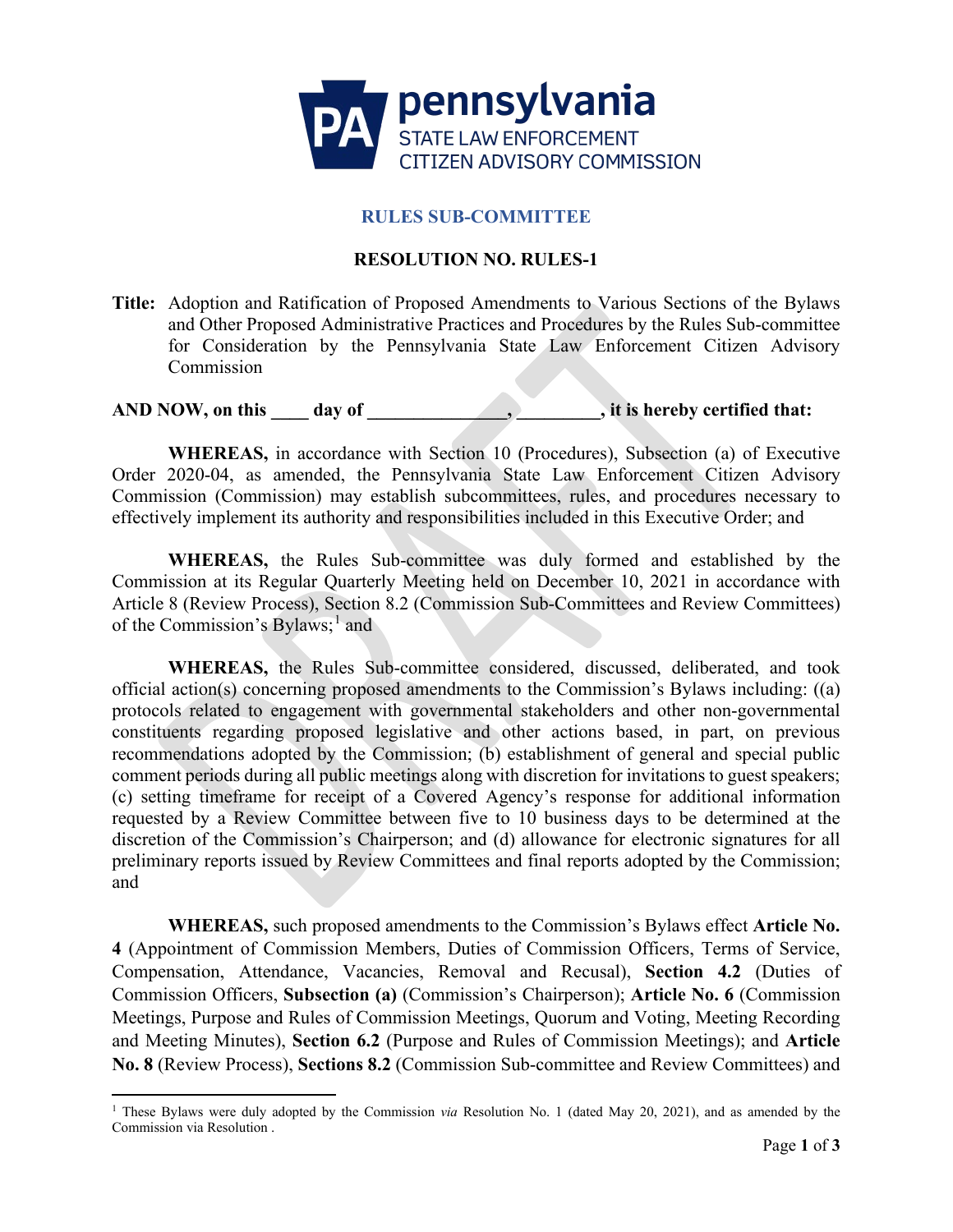**8.4** (Presentation of Preliminary Report to Commission), and **8.5** (Implementation of Recommendations); and

**WHEREAS,** following the Robert's Rules of Order, the Commission's Chairperson having attested to recognizing motions from the committee membership, said motions having been seconded and recording the votes of committee membership as indicated in the Vote Tabulation Form, the Rules Sub-committee hereby adopts and ratifies said proposed amendments to the Commission's Bylaws as required; and

### **NOW THEREFORE,**

**BE IT RESOLVED,** that the undersigned hereby certify that the foregoing to be a true and correct excerpt of the Minutes of the Special Meeting of the Rules Sub-committee held on this date, at which a quorum was present, and that said Resolution was duly passed by a majority vote of the voting members of the Rules Sub-committee present; and

**BE IT FURTHER RESOLVED**, that the Rules Sub-committee authorizes the required drafting, release of, and presents its, proposed amendments to the Commission's Bylaws along with such other proposed administrative practices and procedures for Voting Members regarding community engagement and media inquiries to the Commission for further consideration and action.

**AS DULY ADOPTED BY THE RULES SUB-COMMITTEE (DATED \_\_\_\_\_\_\_\_\_\_\_\_)**

### **SIGNATURE OF THE PENNSYLVANIA STATE LAW ENFORCEMENT CITIZEN ADVISORY COMMISSION'S CHAIRPERSON:**

**\_\_\_\_\_\_\_\_\_\_\_\_\_\_\_\_\_\_\_\_\_\_\_\_\_\_\_\_\_\_\_\_\_\_** (Electronic Signature Authorized)

**PRINT: Sha S. Brown**

#### **SIGNATURE OF THE PENNSYLVANIA STATE LAW ENFORCEMENT CITIZEN ADVISORY COMMISSION'S SECRETARY:**

**\_\_\_\_\_\_\_\_\_\_\_\_\_\_\_\_\_\_\_\_\_\_\_\_\_\_\_\_\_\_\_\_\_\_**(Electronic Signature Authorized) **PRINT: Jaimie L. Hicks** 

# **SIGNATURE OF THE CHAIRPERSON OF THE RULES SUB-COMMITTEE:**

**\_\_\_\_\_\_\_\_\_\_\_\_\_\_\_\_\_\_\_\_\_\_\_\_\_\_\_\_\_\_\_\_\_\_ \_\_\_\_\_\_\_\_\_\_\_\_\_\_\_\_\_\_\_\_\_\_\_\_\_\_\_\_\_\_\_\_\_\_**

**PRINT:** Elizabeth C. Pittinger (Electronic Signature Authorized) **PRINT: Elizabeth C. Pittinger**

#### **SIGNATURES OF RULES SUB-COMMITTEE MEMBERS:**

**The Honorable Eric J. Coolidge Denise Ashe** (Electronic Signature Authorized) (Electronic Signature Authorized)